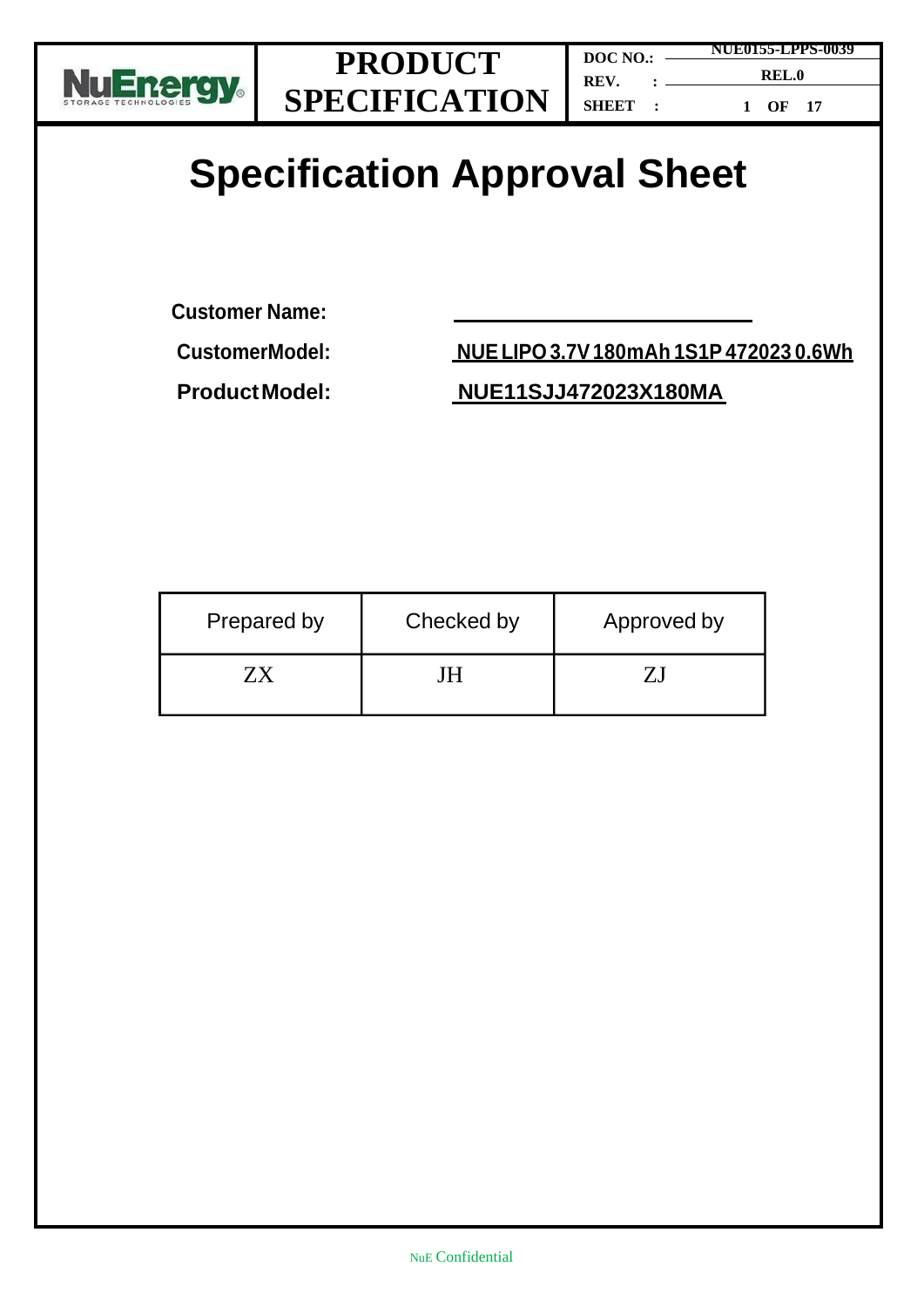

**DOC NO.: REV. : SHEET : NUE0155-LPPS-0039 REL.0 2 OF 17**

**Revision History**

| Revision | Date      | Mark           | Modified content | Approved by |
|----------|-----------|----------------|------------------|-------------|
| REL.0    | 2020/8/13 | $\overline{1}$ | Release          | ZJ          |
|          |           |                |                  |             |
|          |           |                |                  |             |
|          |           |                |                  |             |
|          |           |                |                  |             |
|          |           |                |                  |             |
|          |           |                |                  |             |
|          |           |                |                  |             |
|          |           |                |                  |             |
|          |           |                |                  |             |
|          |           |                |                  |             |
|          |           |                |                  |             |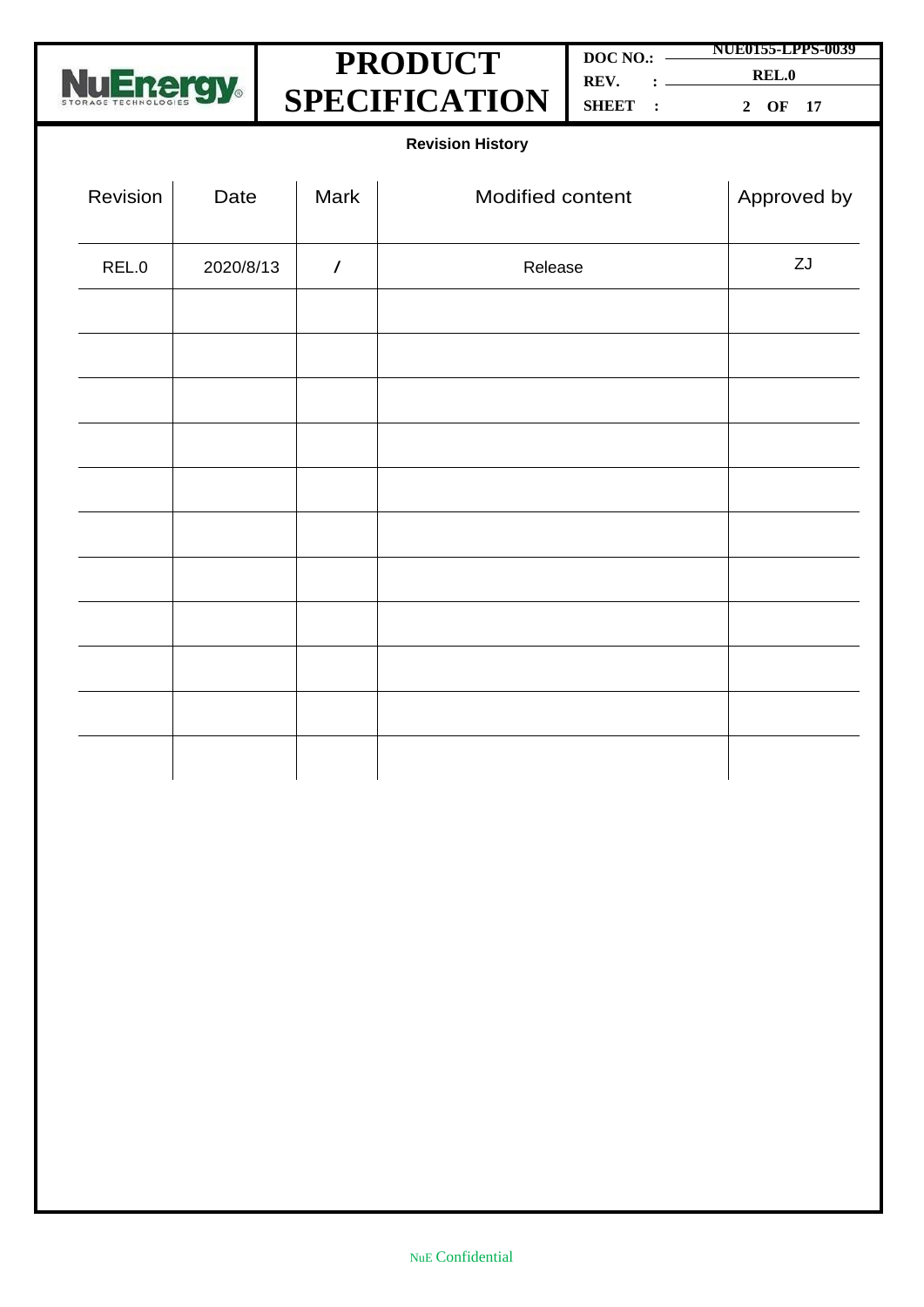

| DOC NO.: |  | NUE0155-LPPS-0039              |
|----------|--|--------------------------------|
|          |  |                                |
| REV.     |  | REL.0                          |
| SHEET :  |  | $\overline{\text{OF}}$ 17<br>4 |

#### **1. Scope**

The specification shall be applied to Lithium-ion Polymer (LIP) rechargeable battery pack, which is manufactured by NuEnergy Storage Technologies.

**Reference standards:** GB/T 18287-2013, IEC/EN61960, UL1642

#### **2. Product information**

| <b>Items</b>                                 | <b>Parameter</b>                                                                                                                        |                   |  |
|----------------------------------------------|-----------------------------------------------------------------------------------------------------------------------------------------|-------------------|--|
| Battery model                                | 472023                                                                                                                                  |                   |  |
| Design scheme                                | DW01B-G +FH8205+10KNTC                                                                                                                  |                   |  |
| Nominal voltage                              | 3.7V                                                                                                                                    |                   |  |
| Minimum capacity                             | 180mAh(0.2C discharge)                                                                                                                  |                   |  |
| Typical capacity                             | 190mAh(0.2C discharge)                                                                                                                  |                   |  |
| Charging voltage                             | 4.2V                                                                                                                                    |                   |  |
| Discharging cut-off voltage                  | 3.0V                                                                                                                                    |                   |  |
| Standard charging                            | 0.2 / 4.2V                                                                                                                              |                   |  |
| Max charging                                 | 1.0C /4.2V                                                                                                                              |                   |  |
| Standard discharging                         | 0.2C/3.0V                                                                                                                               |                   |  |
| Max discharging                              | 1.0C/3.0V                                                                                                                               |                   |  |
| Weight                                       | Appr: 3.5g                                                                                                                              |                   |  |
| Shipment voltage                             | 3.90±0.05V                                                                                                                              |                   |  |
| Battery pack impedance                       | ≤320mΩ                                                                                                                                  |                   |  |
| Max charge current                           | 0C~10°C; 0.2Cmax<br>10°C~20°C; 0.5Cmax                                                                                                  |                   |  |
|                                              | 20°C~45°C; 1.0Cmax                                                                                                                      |                   |  |
|                                              | -20°C~0°C; 0.2Cmax                                                                                                                      |                   |  |
| Max discharge current                        | 0°C~25°C; 0.5Cmax                                                                                                                       |                   |  |
|                                              | 25°C~60°C; 1.0Cmax                                                                                                                      |                   |  |
| Operating temperature                        | Charging: 0°C ~ 45°C                                                                                                                    |                   |  |
|                                              | Discharging: -20°C ~60°C                                                                                                                |                   |  |
|                                              | $-10^{\circ}$ C $-25^{\circ}$ C                                                                                                         | (12 months, ≥85%) |  |
| Storage (At 50%-60% SOC and specified temp,  | -10 $\degree$ C ~45 $\degree$ C                                                                                                         | (6 months, ≥85%)  |  |
| recoverable capacity in % vs time.)          | $-10^{\circ}$ C $-55^{\circ}$ C                                                                                                         | $(1$ month, ≥90%) |  |
| 20±5℃ is the recommended storage temperature |                                                                                                                                         |                   |  |
| Visual Inspection                            | There should not be any remarkable scratches, cracks, cauterizations,<br>deformations, swelling, or leakage on the surface of the cell. |                   |  |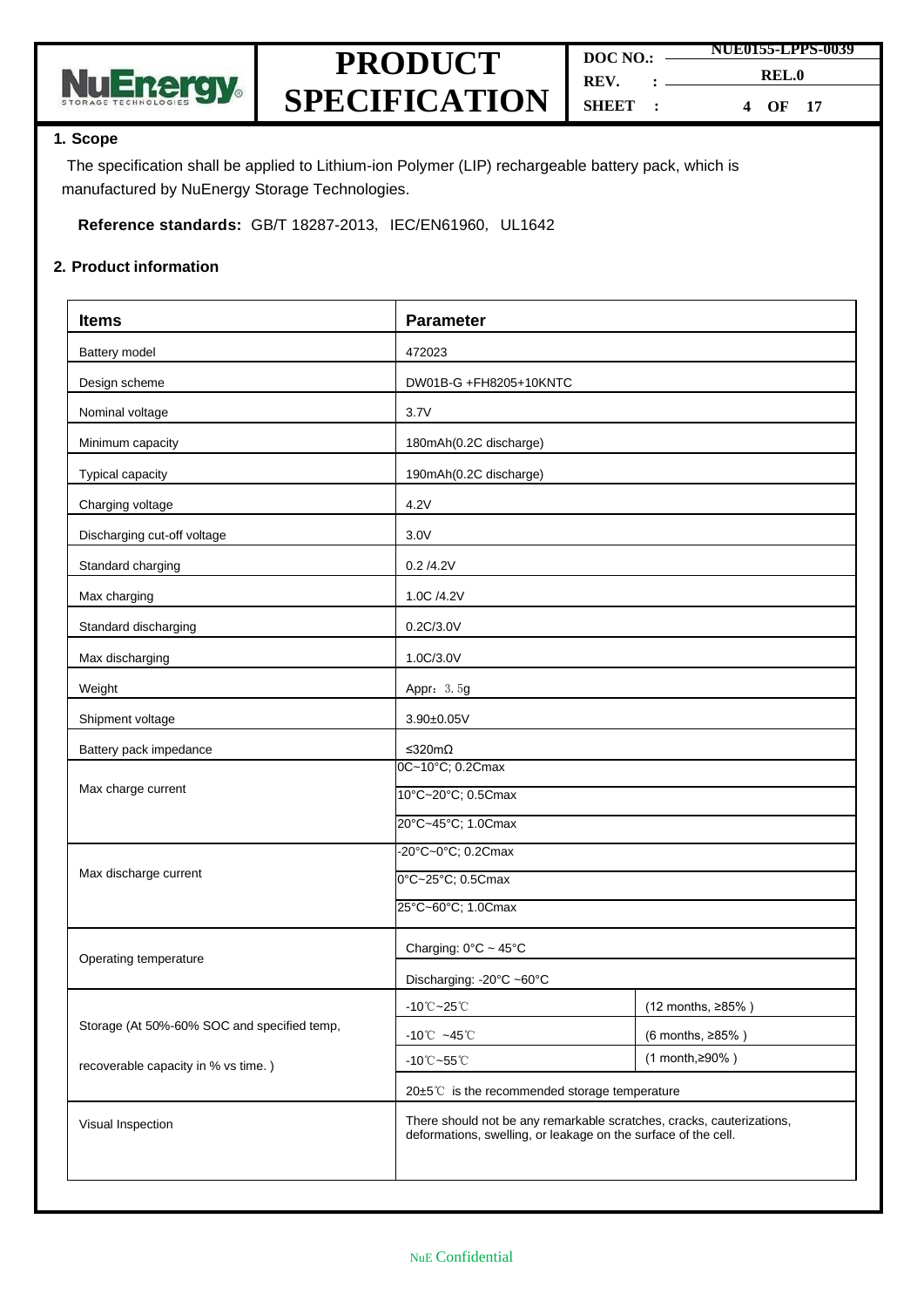

| BOM (Bill of materials) |                      |                            |     |             |  |
|-------------------------|----------------------|----------------------------|-----|-------------|--|
| NO.                     | <b>Material Name</b> | Specification              | Qty | Remark      |  |
| 1                       | Cell                 | 472023/180mAh/3.7V         |     | <b>RoHS</b> |  |
| 2                       | Connector            | Molex 078172-003P          |     |             |  |
| 3                       | Protection board     | <b>PCB1438T</b>            |     | <b>RoHS</b> |  |
|                         |                      | Red Wire UL1330(#30P+)     |     | <b>RoHS</b> |  |
| $\overline{4}$          | Wire                 | Black Wire UL1330(#30(P-)  |     | <b>RoHS</b> |  |
|                         |                      | Yellow Wire UL1330#30(NTC) |     | <b>RoHS</b> |  |
|                         |                      |                            |     |             |  |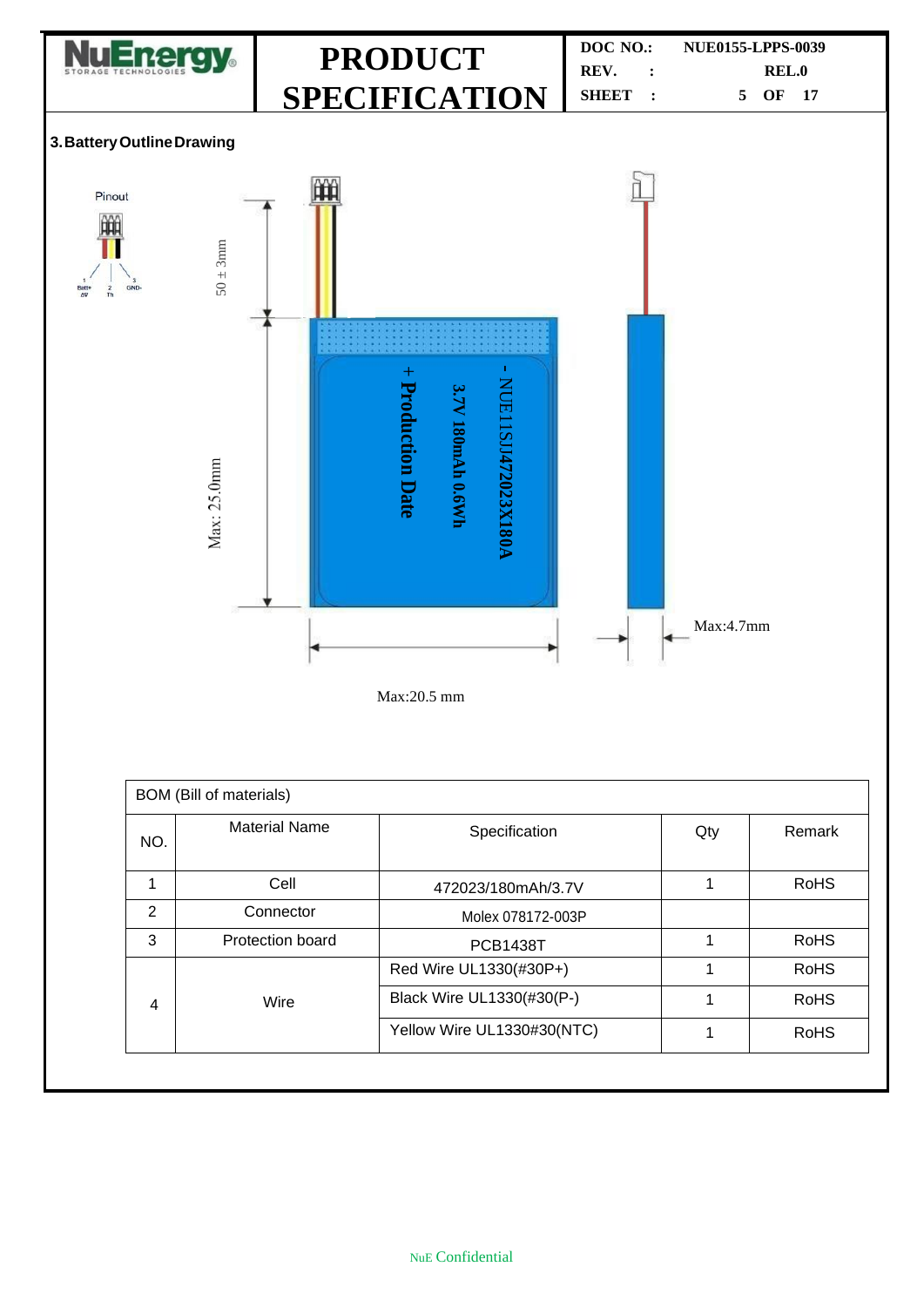

**DOC NO.: REV. : SHEET : NUE0155-LPPS-0039 REL.0 6 OF 17**

#### **4**.**Electrical characteristics**

| No.          | <b>Items</b>              | <b>Test Method</b>                                                                                                                                                     | <b>Criteria</b> |
|--------------|---------------------------|------------------------------------------------------------------------------------------------------------------------------------------------------------------------|-----------------|
| 1            | <b>Standard Charge</b>    | Charging the cell initially with constant current at 0.2C<br>and then with constant voltage at 4.2V till charge current<br>declines to 0.02C.                          | N.A             |
| $\mathbf{2}$ | <b>Minimal Capacity</b>   | The capacity means the discharge capacity of the cell,<br>which is measured with discharge current of 0.2C with<br>3.0V cut-off voltage after the standard charge.     | $\geq 180$ mAh  |
| 3            | Charge/Discharge<br>Cycle | The capacity on 0.2C discharge shall be measured after<br>500 cycles of 0.2C charge and discharge at 23±2°C.                                                           | Capacity≥80%    |
| 4            | Retention<br>Capability   | After full charging, storing the battery 28 days with 20 $\pm$<br>5°C condition, and then staying 1 hours with discharge<br>current of 0.2C till 3.0V cut-off voltage. | Capacity≥85%    |

#### ※ **Typical capacity**

The capacity means the average discharge capacity of the cell, which is measured with discharge

current of 0.2C with 3.0V cut-off voltage after the standard charge at 23±2℃environment temperature,

unit: mAh.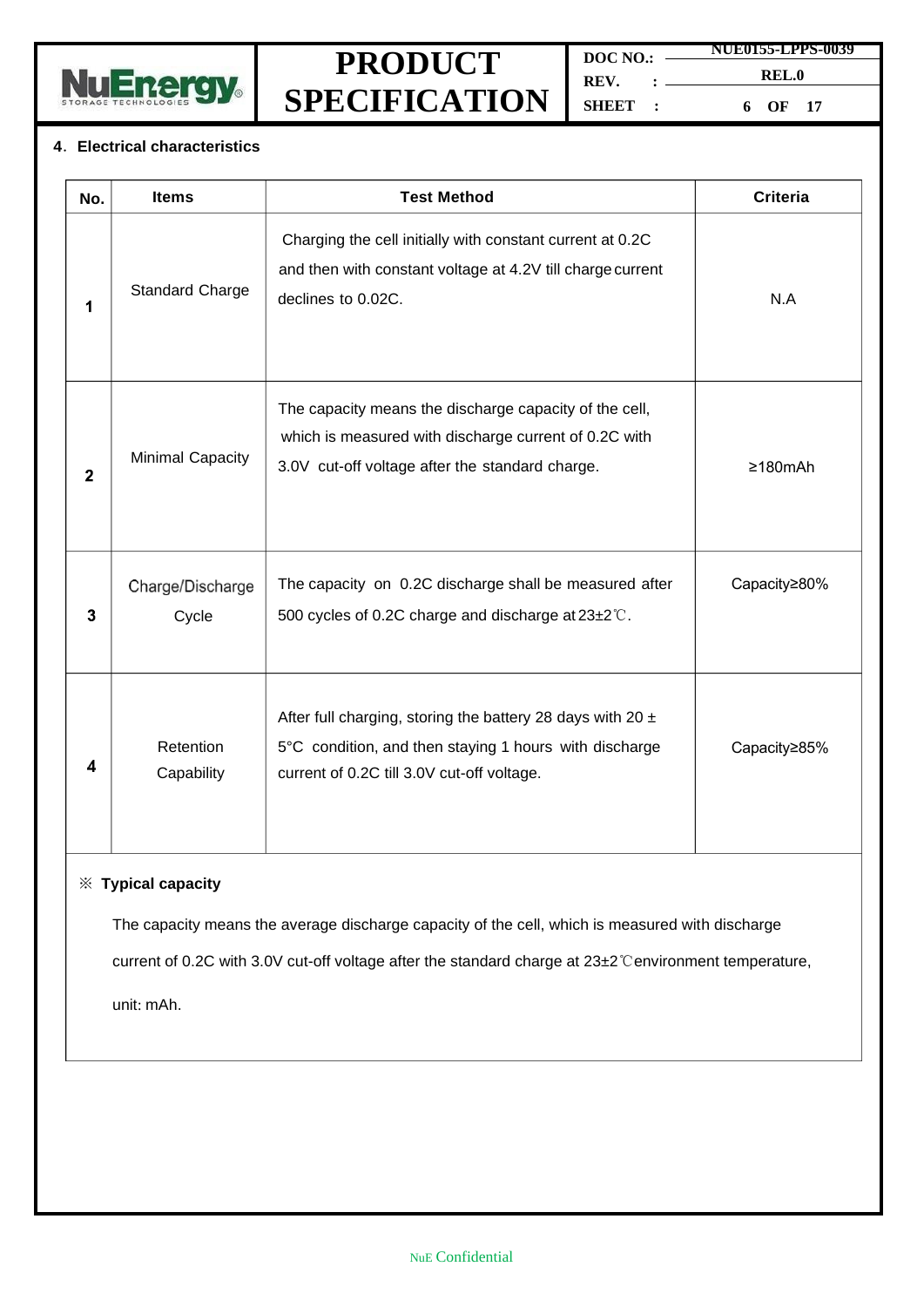

**DOC NO.: REV. : NUE0155-LPPS-0039 REL.0**

**SHEET :**

**7 OF 17**

### **5**.**Condition adapting characteristics**

|                |                                             |                                                                                                                                                                                                                                                                  | <b>Criteria</b> 标                                                                                                                        |
|----------------|---------------------------------------------|------------------------------------------------------------------------------------------------------------------------------------------------------------------------------------------------------------------------------------------------------------------|------------------------------------------------------------------------------------------------------------------------------------------|
| No.            | <b>Items</b>                                | <b>Test Method</b>                                                                                                                                                                                                                                               |                                                                                                                                          |
| 1              | Constant<br>temperature<br>and Humidity     | After standard charging, put cell into the box that the<br>temperature is 40±2°C and the humidity ranges<br>between $90^\circ$ -95% for 48 hours, then put it at $23\pm2^\circ$ C for 2<br>hours, then discharge with current of 0.2C to the cut-off<br>voltage. | No distortion, no rust, no<br>leakage, no venting, no<br>rupture, no fire, no<br>explosion, the discharge<br>time is not less than 3hrs. |
| $\overline{2}$ | <b>High Temperature</b><br>Performance Test | After full charging, put the cell into box with high<br>temperature of 55 °C $\pm$ 2 °C for 2h, then discharge with<br>current of 1.0C to thecut-off voltage.                                                                                                    | No distortion, no rupture, no<br>fire, no smoke or leakage<br>Discharge time≥51min                                                       |
| 3              | Low Temperature                             | After full charging, put the cell into box with low<br>temperature of $-10\pm2\degree$ for 16~24h, then discharge with<br>current of 0.2C to the cut-off voltage.                                                                                                | No distortion, no rupture,<br>no fire, smoke or leakage<br>Discharge time $\geq 3h$                                                      |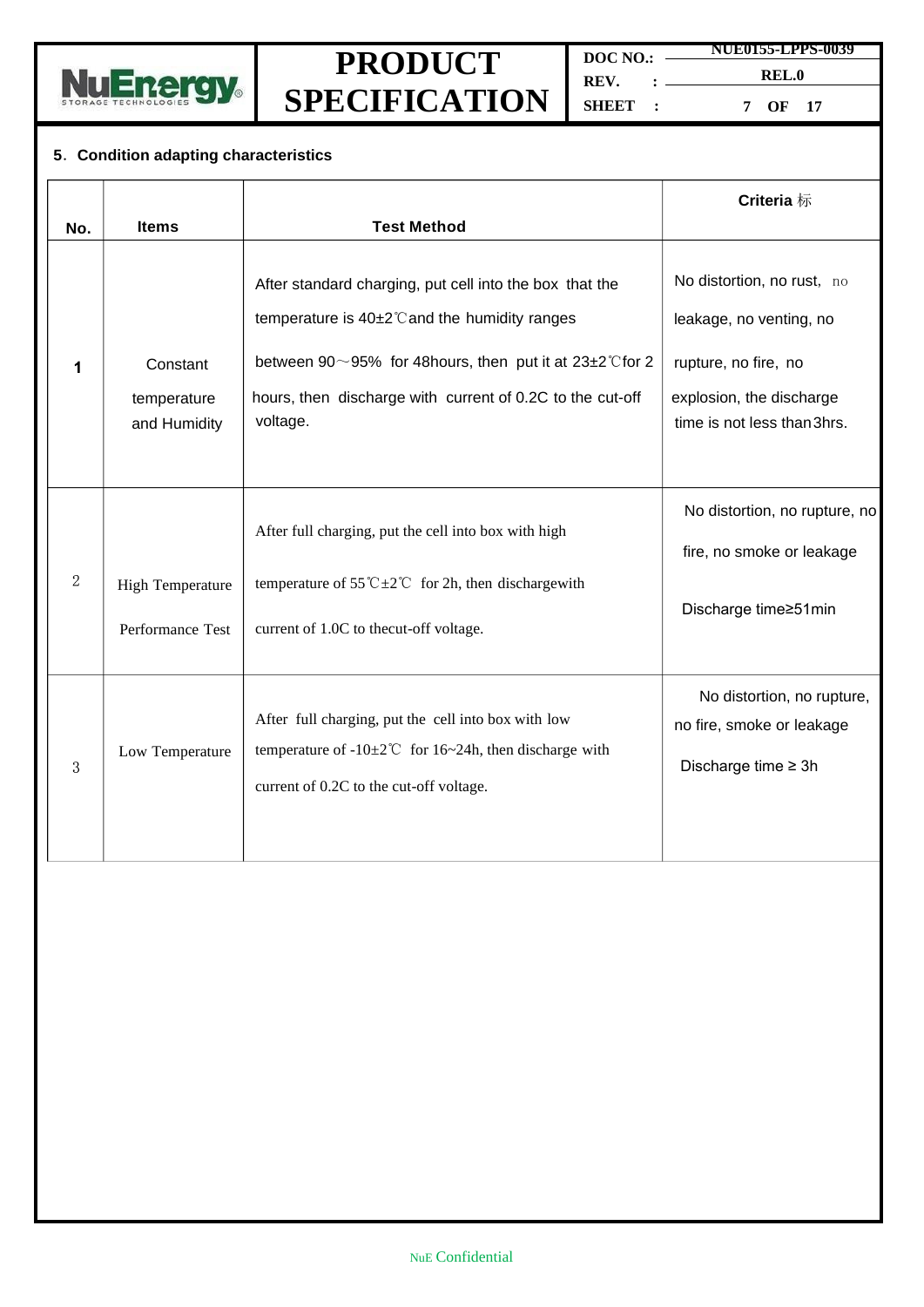

**DOC NO.: REV. : SHEET : NUE0155-LPPS-0039 8 OF 17**

**REL.0**

### **6**.**Cell safety performance**

| No.          | <b>Items</b>                             | <b>Test Method</b>                                                                                                                                                                                                                       | <b>Criteria</b>           |
|--------------|------------------------------------------|------------------------------------------------------------------------------------------------------------------------------------------------------------------------------------------------------------------------------------------|---------------------------|
| 1            | Cell<br>Overcharge                       | After discharge to limit voltage, charged at constant current of<br>3C and constant voltage of 4.6V, while voltage reaches to<br>the max, if charging continued over 7 hours or temperature<br>is 20% less than the top, close the test. | No explosion and no fire. |
| $\mathbf{2}$ | External<br>Short-circuit<br><b>Test</b> | Cell terminals are short-circuited to discharged state less<br>than 0.1V or longer time with a resistance of $50 \text{m}\Omega$ or less.<br>Tests are to be conducted at room temperature.                                              | No explosion and no fire. |
| 3            | Over-<br>Dischar <sup>ge</sup><br>Test   | Cell is discharged at a current of 1C rate for 2.5 hours. (If<br>current stops by safety or passive circuit on the battery, test<br>is finished.).                                                                                       | No explosion and no fire. |
| 4            | Crush Test                               | Crush between two flat plates. Applied force is about 13kN.                                                                                                                                                                              | No explosion and no fire. |
| 5            | <b>Impact Test</b>                       | Impact between bar (15.8mm diameter) and 9.1Kg falling<br>material (at a height of 6.1cm). Bar is laid across the center<br>of the test sample.                                                                                          | No explosion and no fire. |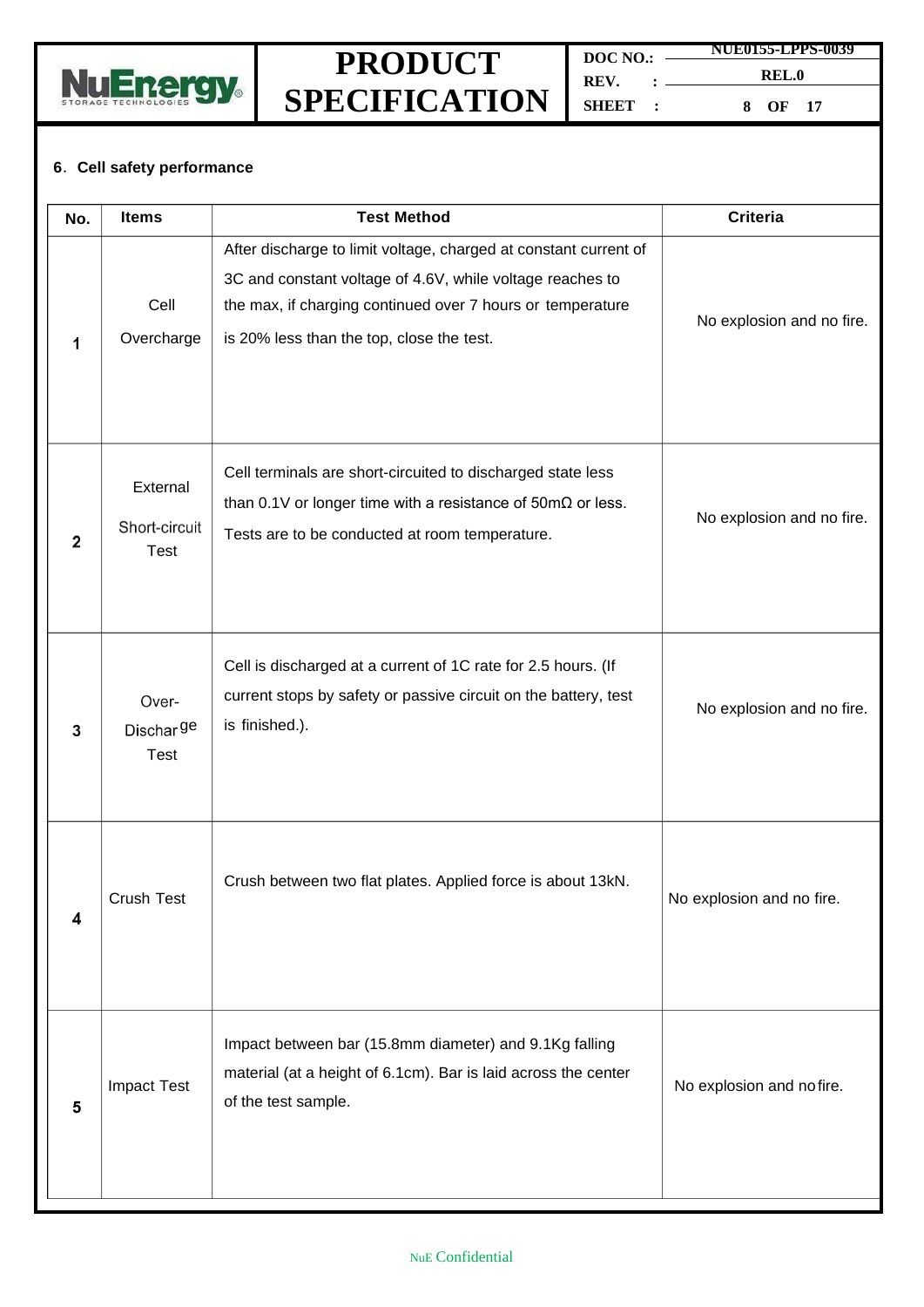|   |                   | <b>PRODUCT</b><br><b>SPECIFICATION</b>                                                                                                                                                                                                                                                               | DOC NO.:<br>REV.<br><b>SHEET</b>                | <b>NUE0155-LPPS-0039</b><br><b>REL.0</b><br>OF<br>17<br>9 |
|---|-------------------|------------------------------------------------------------------------------------------------------------------------------------------------------------------------------------------------------------------------------------------------------------------------------------------------------|-------------------------------------------------|-----------------------------------------------------------|
| 6 | Drop              | After standard charging, the cell is to be dropped from a<br>height of 1.2meter onto a thickness of 20mm board, dropped<br>once in the positive and negative directions of three mutually<br>perpendicular X, Y, Z axes.                                                                             | No leakage, no smoke,<br>no fire, no explosion. |                                                           |
| 7 | Vibration<br>Test | Fixed the fully charged cell to vibration table and subjected<br>to vibration cycling that the frequency is to be varied at the<br>rate of 1Hz per minute between 10Hz and 55Hz, the<br>excursion of the vibration is 0.8mm. The cell shall be<br>vibrated for 90 ~100 minutes per axis of XYZ axes. | No explosion, no fire, no<br>leakage.           |                                                           |
| 8 | Heating           | After standard charging, put cell in the<br>start, the temperature of the oven is to be raised at a rate of<br>5±2℃ per minute to a temperature of 130±2℃, remain for<br>30 minutes at that temperature.                                                                                             | baking oven and                                 | No explosion and no fire.                                 |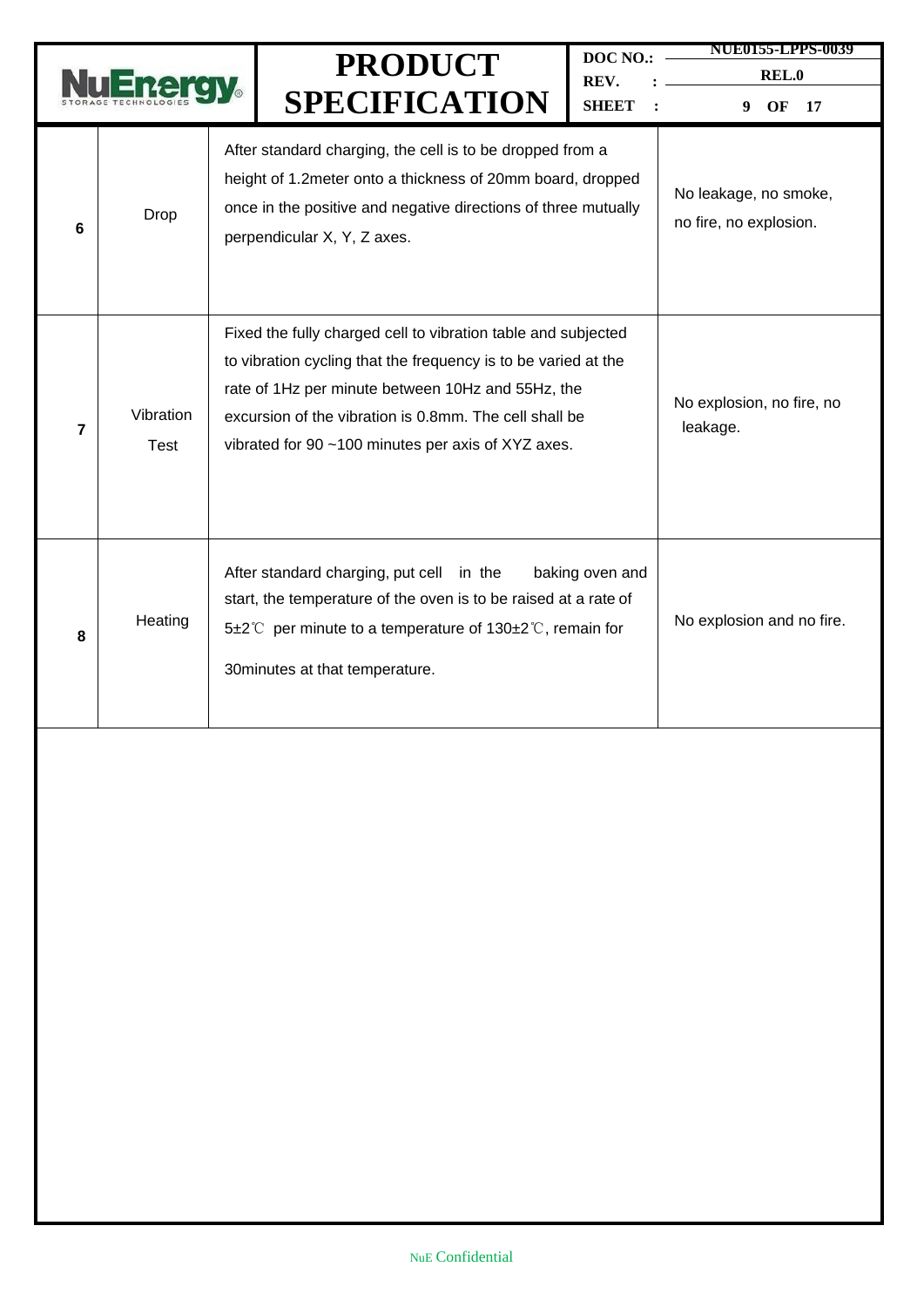

**DOC NO.: REV. : SHEET :**

**NUE0155-LPPS-0039 REL.0**

**10 OF 17**

#### **7**.**Battery safety performance**

| 1             | Overcharge<br>protection         | After battery charge finished, then charge the battery for 8<br>hours with a power which can provide 2 times more than<br>nominal voltage and $2C \underset{\sim}{\wedge}$ current.                                                                             | No fire, no explosion. The<br>electrical properties of<br>normal.                           |
|---------------|----------------------------------|-----------------------------------------------------------------------------------------------------------------------------------------------------------------------------------------------------------------------------------------------------------------|---------------------------------------------------------------------------------------------|
| $\mathcal{P}$ | Over-<br>discharge<br>protection | After the battery is fully charged, discharge at $20\pm5^{\circ}$<br>conditions with 0.2C <sub>5</sub> A until the battery voltage dropsto the<br>over discharge voltage, then discharge with a $30\Omega$ resister for<br>24 hours.                            | No fire, no explosion. The<br>electrical properties of<br>normal.                           |
| 3             | Short<br>protection              | After standard charging, connect the positive and negative<br>terminals of the cell with copper wire havinga maximum<br>resistance load of 0.1 $\Omega$ at room temperature, the test is<br>discontinued when the surface temperature lower than $10^{\circ}$ . | The battery shall no<br>rupture, smoke, catch fire,<br>or leakage.<br>Battery Voltage ≥3.6V |

#### **8**.**Others**

Any matters that this specification doesn't cover should be conferred between the customer and NuE.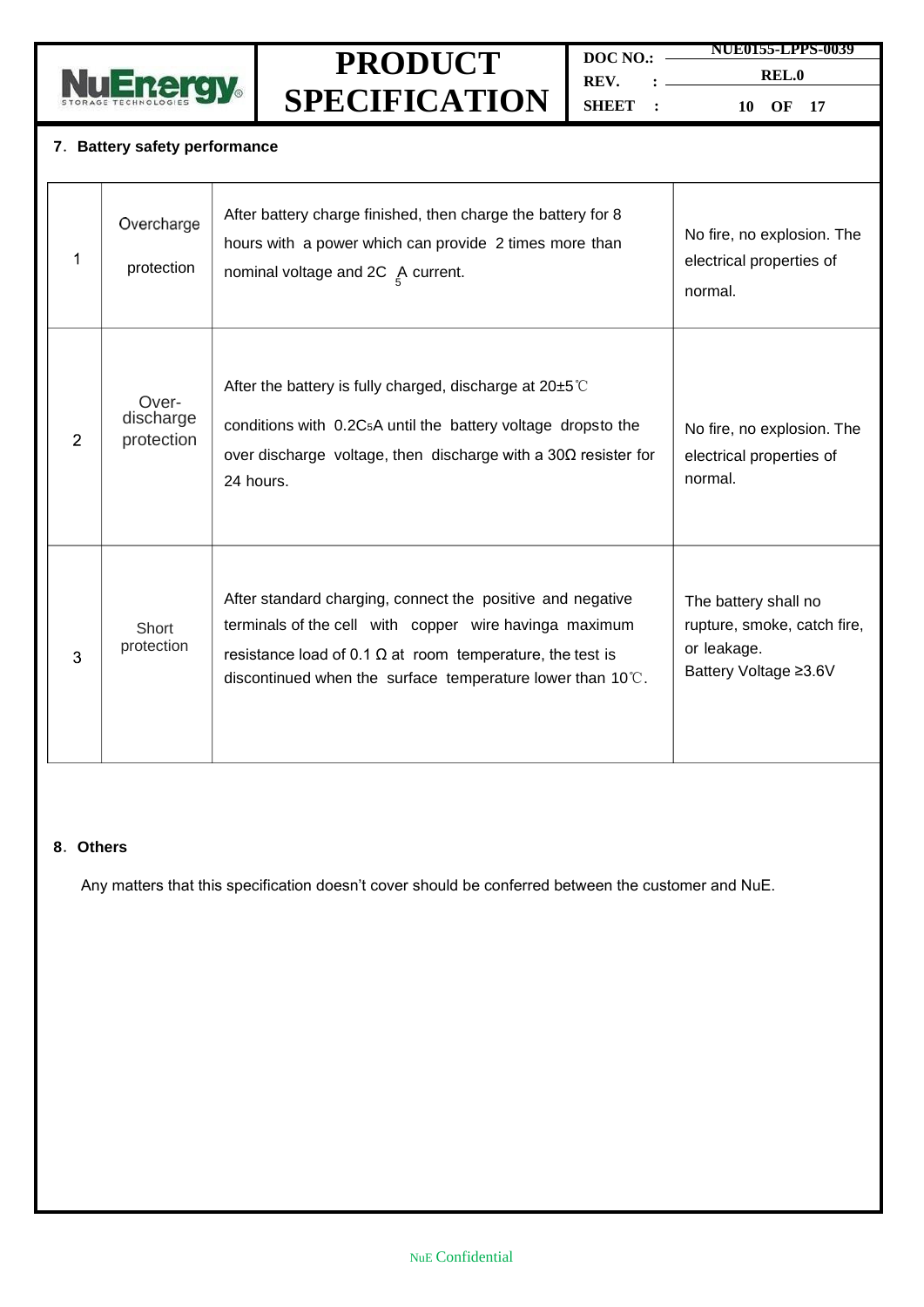

| DOC NO.: | <b>NUE0155-LPPS-0</b> |          |  |
|----------|-----------------------|----------|--|
|          |                       |          |  |
| $REV.$ : |                       | REL.0    |  |
| SHBET B  |                       | 11 OF 17 |  |

1039

#### **9. Testing requirements**

9.1 Battery test environment

Temperature: 23±2℃

Relative humidity : 60± 20% RH

Atmospheric pressure : 86~106 KPa

#### 9.2 Measuring instrumentation requirements

Voltage instrumentation requirements: Measuring the voltage meter accuracy no less than 0.5 magnitude

Current instrumentation requirements: Measuring the current meter accuracy no less than 0.5 magnitude

Time instrumentation requirements: Measuring the time meter accuracy no less than 0.1%

Temperature instrumentation requirements: Measuring the temperature meter accuracy no less than 0.5 ℃

Impedance instrumentation requirements: Measuring impedance should by sinusoidal alternating (1 KHZ) test

#### **10**.**Electrical Characteristics**

- 10.1 Battery charge/discharge
	- 10.1.1 Full charged definition

With charging voltage 4.2V, current 0.2C continued to charge the battery pack, when charging current drops to 0.02C charging is terminated, shall be full charged.

#### 10.1.2 Full discharged definition

Standard discharge current 0.2 C for continuous discharge, when the voltage drops to discharge cut-off voltage 3.0V discharge is terminated, shall be full discharged.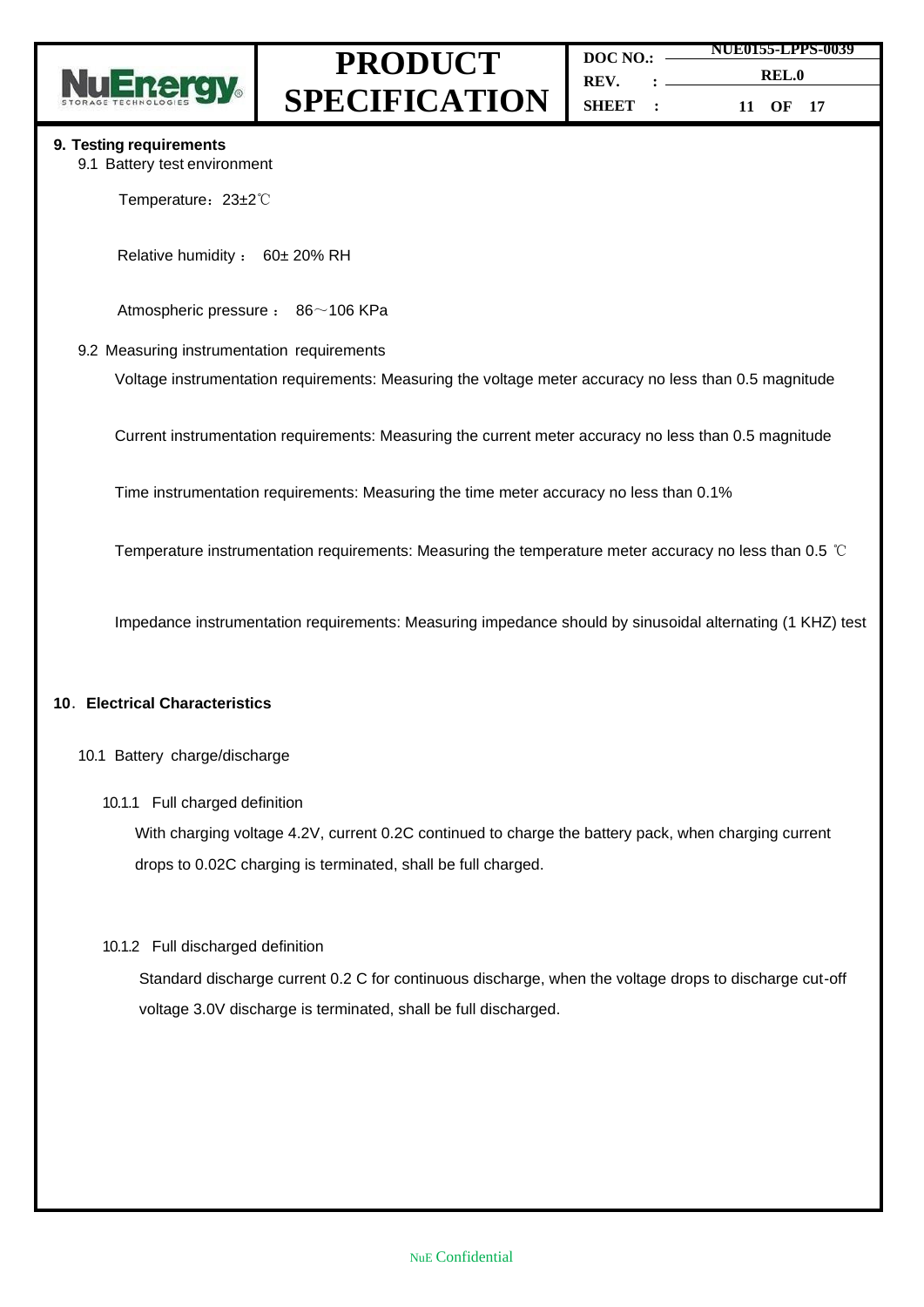



**DOC NO.: REV. : SHEET : NUE0155-LPPS-0039**

**REL.0 12 OF 17**

#### **11**. **Cell**

#### 11.1 Performance parameters

| No                       | Description           |   | Parameter      | Remark                             |
|--------------------------|-----------------------|---|----------------|------------------------------------|
| $\mathbf{1}$             | Cell minimum capacity |   | 180mAh         | 0.2C discharge                     |
| $\overline{\phantom{a}}$ | Initial impedance     |   | ≤60mΩ          | 1kHzAC Impedance                   |
| 3                        | Nominal voltage       |   | 3.7V           |                                    |
|                          |                       | Т | 4.7mm Max      | <b>Thickness</b>                   |
|                          |                       | W | 20.5mm Max     | Width                              |
| 4                        | <b>Dimensions</b>     | L | 23.0mm Max     | Celllength (notinclude Tabsealant) |
|                          |                       | А | 20.0±2.0mm     | Distance of tab center             |
|                          |                       | B | $3.0 + 0.2$ mm | Tab width                          |

#### 11.2 Cell outline drawing

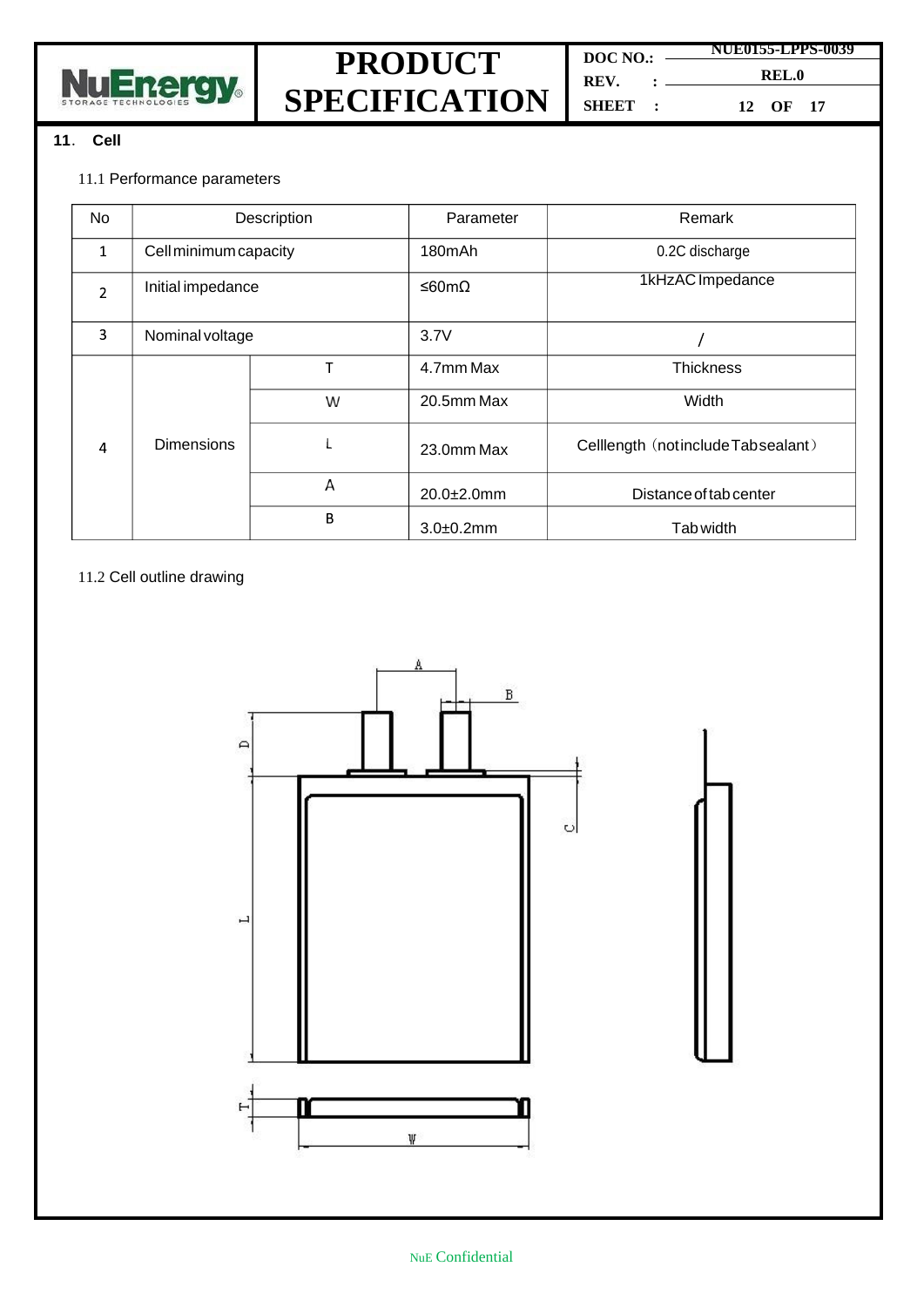

**DOC NO.: REV. : SHEET : NUE0155-LPPS-0039 REL.0**

**13 OF 17**

#### **12**.**Electric Protect Features**

| Item                      | Syol                          | Content                             | Criterion                     |
|---------------------------|-------------------------------|-------------------------------------|-------------------------------|
|                           | V <sub>DET1</sub>             | Over charge detection voltage       | $4.30V + 0.05V$               |
| Over charge Protection    | $\mathsf{tV}_{\mathsf{DET1}}$ | Over charge detection delay time    | $200mS$ (MAX)                 |
|                           | V <sub>REL1</sub>             | Over charge release voltage         | $4.10V + 0.1V$                |
|                           | V <sub>DET2</sub>             | Over discharge detection voltage    | $2.40V + 0.1V$                |
| Over discharge protection | $\mathsf{tV}_{\mathsf{DET2}}$ | Over discharge detection delay time | $100ms$ (MAX)                 |
|                           | V <sub>REL2</sub>             | Over discharge release voltage      | $3.0 + 0.10V$                 |
|                           | V <sub>DET3</sub>             | Over current detection voltage      | $150mV \pm 30mV$              |
| Over current protection   | $I_{\text{DP}}$               | Over current detection current      | MIN: 2.0A MAX: 4.5A           |
|                           | tV <sub>DET3</sub>            | Detection delay time                | 20ms (MAX)                    |
|                           |                               | Release condition                   | Cut load                      |
|                           |                               | Detection condition                 | <b>Exterior short circuit</b> |
| Short protection          | T <sub>SHORT</sub>            | Detection delay time                | $0.5$ ms $(MAX)$              |
|                           |                               | Release condition                   | Cut short circuit             |
| Interior resistance       | $\mathsf{R}_{\mathsf{DS}}$    | Main loop electrify resistance      | B -P-RDS $\leq$ 70m $\Omega$  |
| Current consumption       | <b>I</b> <sub>DD</sub>        | Current consume in normal operation | MIN: 0.3µA MAX: 10.0µA        |
| 0V Prohibition /allowance |                               | allowance                           |                               |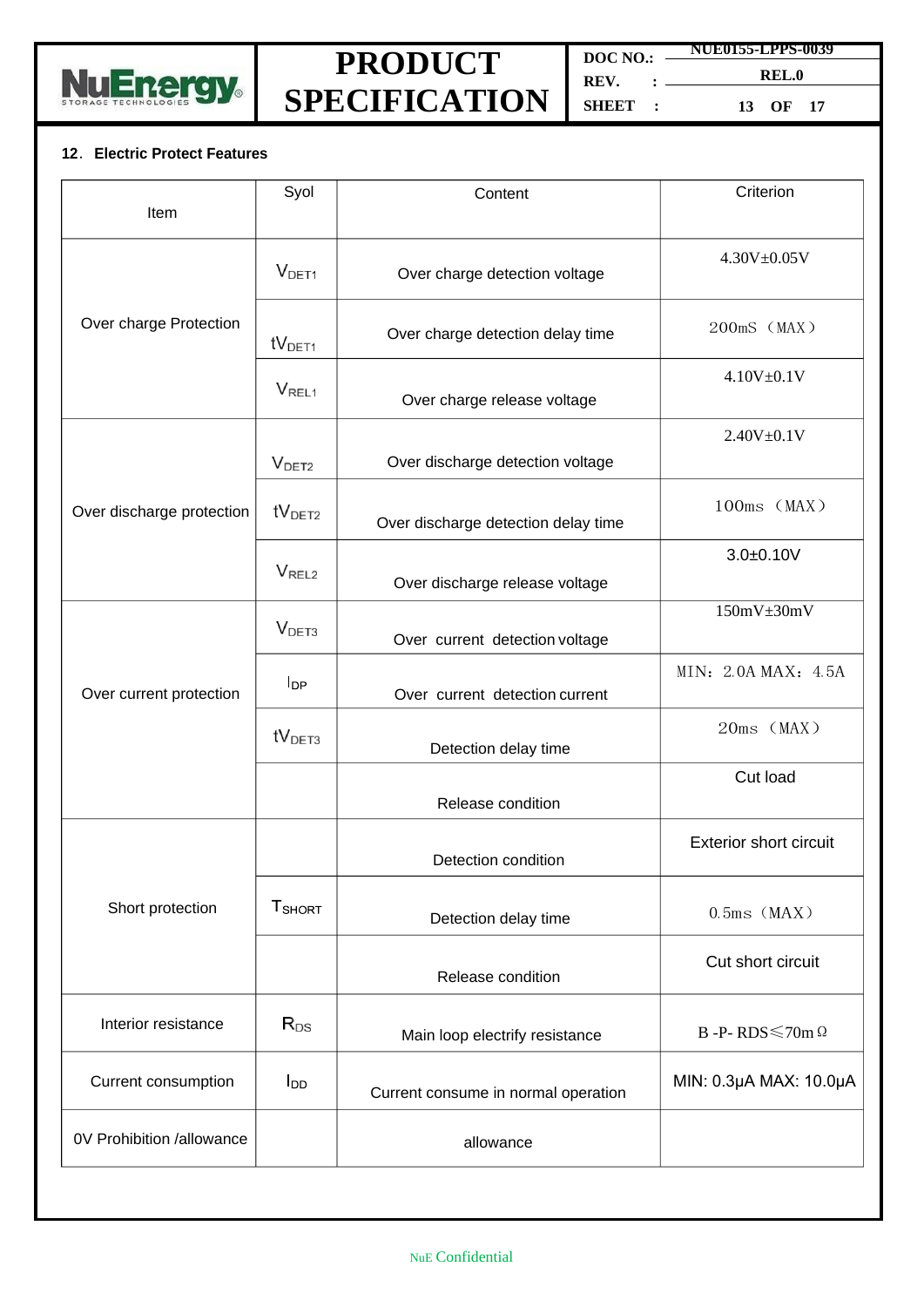

**DOC NO.: REV. : SHEET : NUE0155-LPPS-0039 REL.0 14 OF 17**

### **13. Electrical Schematic Diagram**



### **14. PCBA BOM**

| Item           | Part<br>Name   | Description                                | <b>QTY</b>       | Footprint | Supplier               | Remark       |
|----------------|----------------|--------------------------------------------|------------------|-----------|------------------------|--------------|
|                | U1             | DW01B-G                                    | 1 <sub>pcs</sub> | SOT-23-6  | <b>FS</b>              |              |
| $\overline{2}$ | U2             | 8205A                                      | 1pcs             | TSSOP-8   | <b>XFH</b>             |              |
| 3              | R <sub>3</sub> | 10K $\Omega \pm 1\%$<br>$B = 3435 \pm 1\%$ | 1 <sub>pcs</sub> | 0402      | Any approved<br>vendor |              |
| 4              | <b>PCB</b>     | <b>PCB1438T</b>                            |                  |           | Any approved<br>vendor | B+ B- Nickel |

### **15. PCBA Layout**

Top Layer



**Bottom** 

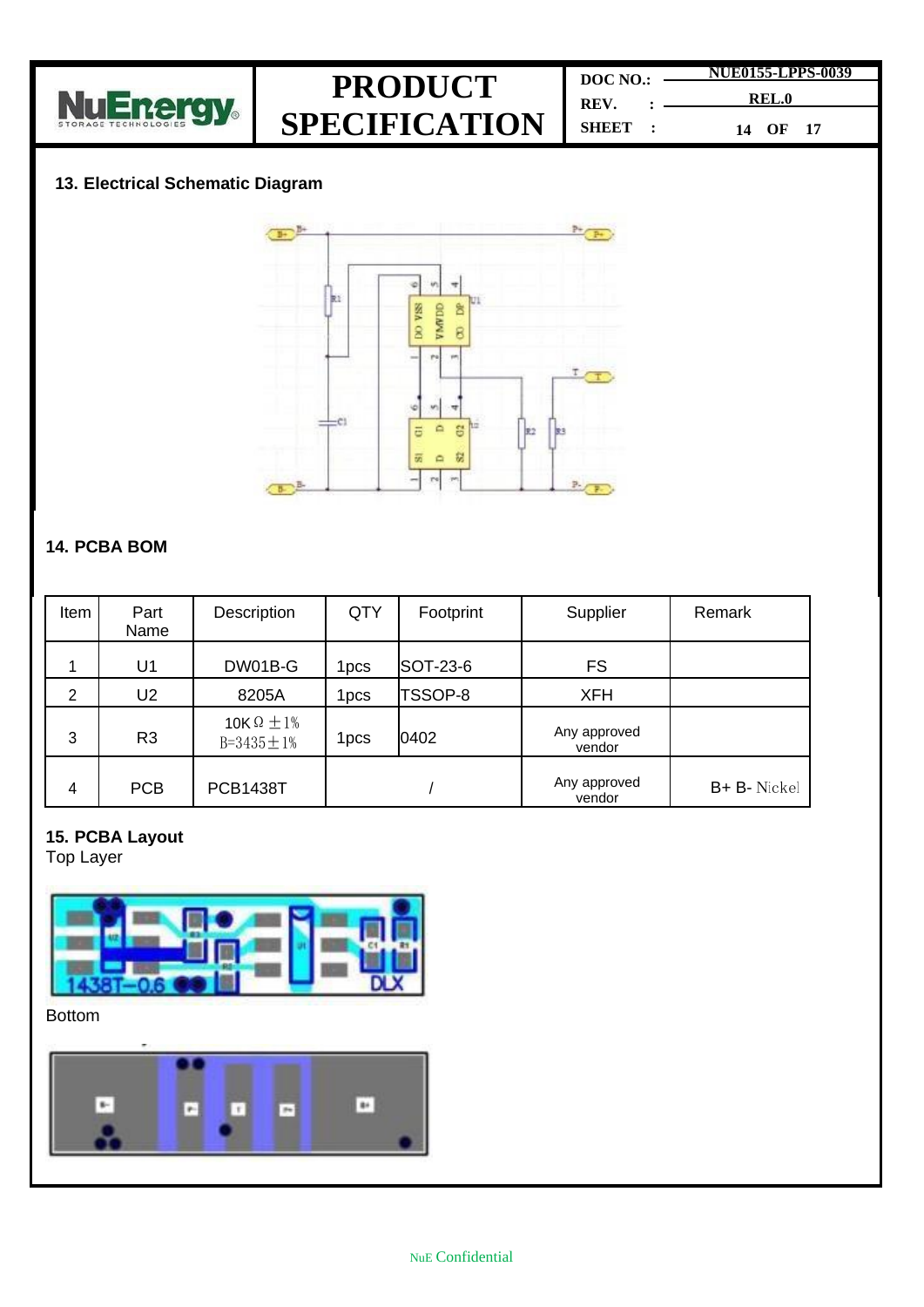

**DOC NO.: REV. : SHEET : NUE0155-LPPS-0039 REL.0 15 OF 17**

#### **16. Package**

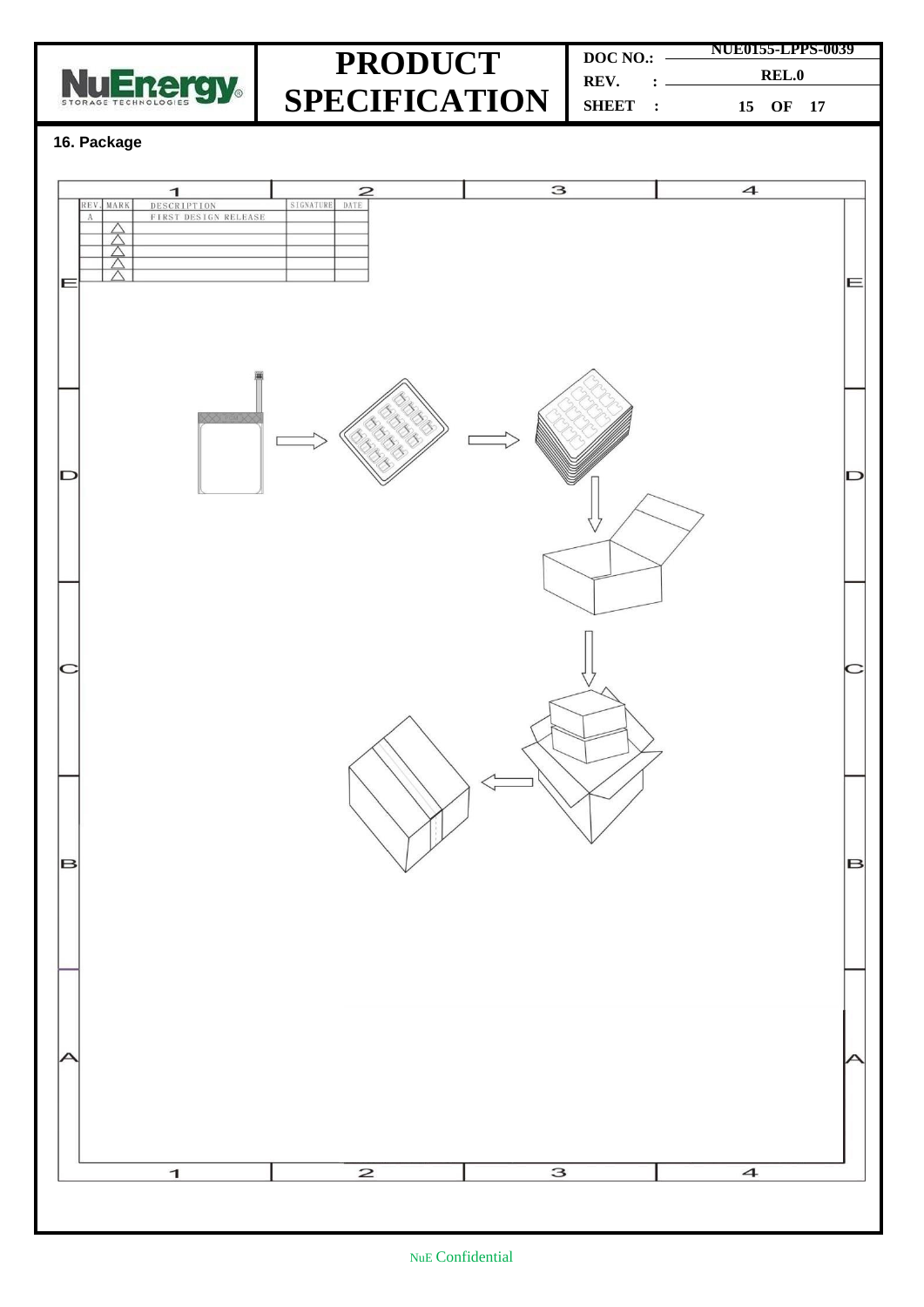

#### **17**.**Warranty, Maintenance, Battery Precautions and Safety Instructions**

NuEnergy offers a 1 year warranty from data of manufacture due to manufacturing defects only. Any customer abuse and misuse will not be covered. Please be sure to comply with the specifications and the following precautions when using the batteries. If operating parameters are outside of the specification and customer does not follow the specifications for the operating conditions, thus caused any accidents, NuE will not accept any responsibility or liability. Before use, carefully read the instruction manual and battery labels on the surface.

Maintenance: If battery is stored for up to 3 months at a time, Please use 0.2C current to charge up to 60% capacity minimum, to prevent degradation and over-discharge conditions. If battery is stored for up to a year, a full charge and discharge cycle must be performed to prevent cell degradation. During storage, battery should be placed in recommended conditions as stated in this document (dry and ventilated area).

In use or during storage, if any battery isfound to be subject to high temperature, leakage, odor, distortion

and other anomalies, please stop using it immediately,place in safe place, and report to NuEnergy

immediately. Must keep battery away from any heat source, high pressures, and must not be subject

to any drop, vibration or hitting of the battery.

Do not short-circuit the battery's positive and negative terminals, and careful not to allow the battery to be subject to any moisture, to avoid danger.

Battery end of life should be immediately removed from the equipment; Please properly handle and recycle

spent batteries according to local regulation, and do not put into fire or water.